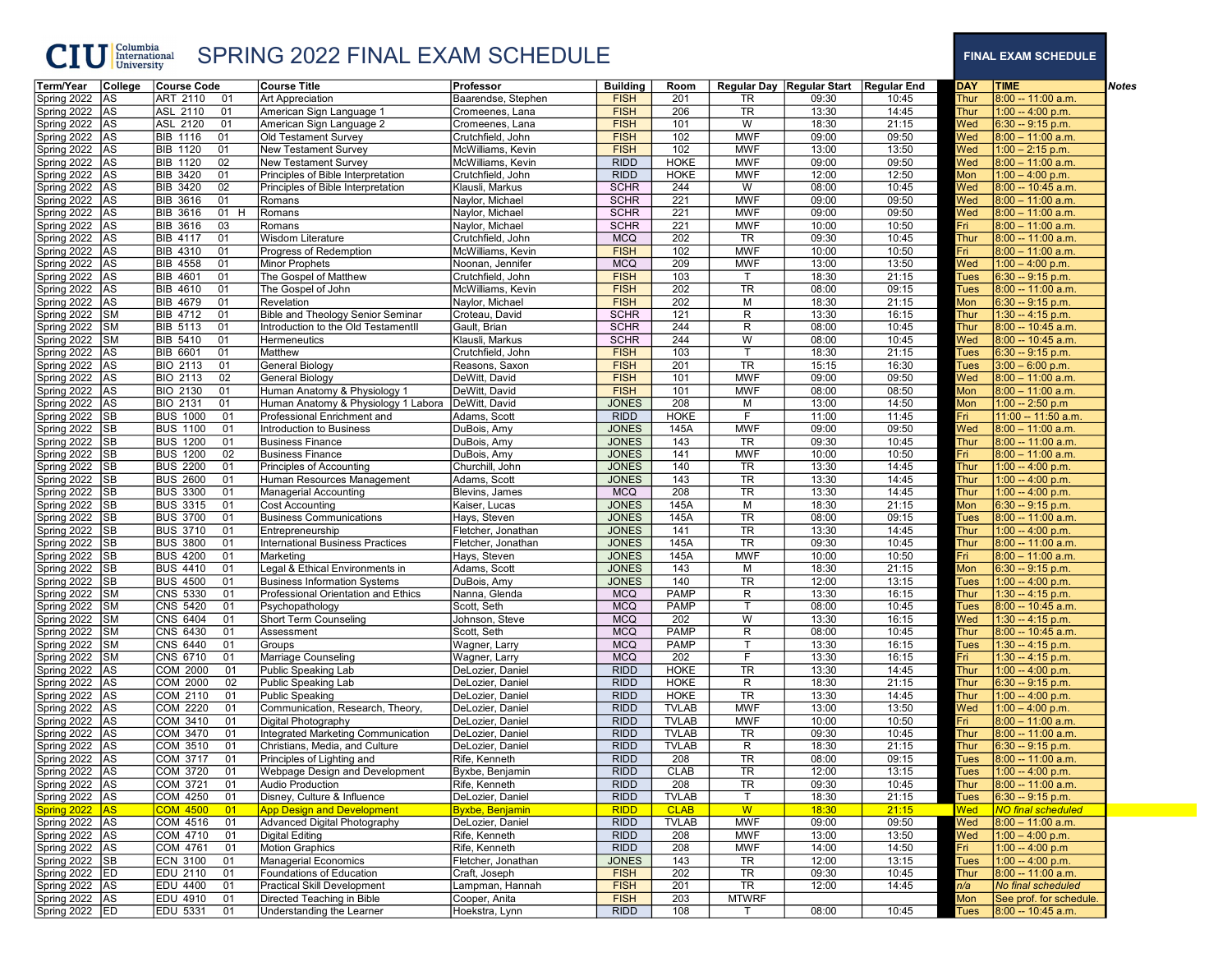| Spring 2022<br><b>JAS</b>                  | EDU 5400<br>01                   | Principles of Bible                                             | Cooper, Anita                      | <b>FISH</b>                | 203          | <b>MTWRF</b>                 |                |                | Tues         | See prof. for schedule.                   |
|--------------------------------------------|----------------------------------|-----------------------------------------------------------------|------------------------------------|----------------------------|--------------|------------------------------|----------------|----------------|--------------|-------------------------------------------|
| Spring 2022<br><b>JAS</b>                  | EDU 5453<br>01                   | Applied Methods Teaching Bible                                  | Cooper, Anita                      | <b>FISH</b>                | 203          | <b>MTWRF</b>                 | 08:00          | 13:00          | Fri          | See prof. for schedule.                   |
| Spring 2022<br><b>IED</b>                  | <b>EDU 5601</b><br>01            | Foundations of Reading                                          | Clevenger, Elizabeth               | <b>RIDD</b>                | 108          | R                            | 08:00          | 16:30          | Thur         | 8:00 -- 10:45 a.m.                        |
| Spring 2022<br><b>IED</b>                  | <b>EDU 5660</b><br>01            | Integrating Enrichment Areas                                    | Hoekstra, Lynn                     | <b>RIDD</b>                | 108          | T                            | 14:50          | 16:30          | Tues         | 2:50 -- 4:30 p.m.                         |
| Spring 2022<br><b>IED</b>                  | EDU 5810<br>01                   | <b>Students with Diverse Needs</b>                              | Clevenger, Elizabeth               | <b>RIDD</b>                | 108          | т                            | 13:00          | 14:40          | Tues         | $1:00 - 2:50 p.m$                         |
| Spring 2022<br><b>IED</b>                  | <b>EDU 5931</b><br>01            |                                                                 |                                    | <b>SCHR</b>                | 120          | R                            | 13:30          | 17:00          | <b>Thur</b>  |                                           |
|                                            | <b>EDU 6901</b>                  | Student Teaching with Seminar                                   | Murdaugh, Linda                    |                            |              |                              |                |                |              | 1:30 -- 4:15 p.m.                         |
| Spring 2022<br><b>ED</b>                   | 01                               | Authentic Professional Experience                               | Murdaugh, Linda                    | <b>RIDD</b>                | 108          | W                            | 08:00          | 16:30          | Wed          | 8:00 -- 4:30 p.m.                         |
| Spring 2022<br>lAS                         | <b>ENG 1110</b><br>01            | <b>Composition and Research</b>                                 | Kennedy, Ouida                     | <b>FISH</b>                | 203          | $\overline{\text{TR}}$       | 13:30          | 14:45          | Thur         | 1:00 -- 4:00 p.m.                         |
| Spring 2022<br>AS]                         | <b>ENG 1111</b><br>01            | Literature and Research                                         | Young, Sandra                      | <b>FISH</b>                | 103          | <b>MWF</b>                   | 09:00          | 09:50          | Wed          | $8:00 - 11:00$ a.m.                       |
| Spring 2022<br>lAS                         | <b>ENG 1111</b><br>02            | Literature and Research                                         | Young, Sandra                      | <b>FISH</b>                | 103          | <b>MWF</b>                   | 10:00          | 10:50          | Fri I        | $8:00 - 11:00$ a.m.                       |
| Spring 2022<br> AS                         | <b>ENG 1111</b><br>03            | Literature and Research                                         | Kennedy, Ouida                     | <b>FISH</b>                | 206          | <b>MWF</b>                   | 13:00          | 13:50          | Wed          | $1:00 - 4:00$ p.m.                        |
| Spring 2022<br><b>AS</b>                   | <b>ENG 1111</b><br>04            | Literature and Research                                         | Kennedy, Ouida                     | <b>FISH</b>                | 206          | <b>TR</b>                    | 09:30          | 10:45          | Thur         | 8:00 -- 11:00 a.m.                        |
| Spring 2022<br><b>JAS</b>                  | <b>ENG 1111</b><br>06            | Literature and Research                                         | Kennedy, Ouida                     | <b>FISH</b>                | 101          | <b>MWF</b>                   | 10:00          | 10:50          | Fri          | $8:00 - 11:00$ a.m.                       |
| Spring 2022<br>AS]                         | <b>ENG 3320</b><br>01            | African-American Literature                                     | Young, Sandra                      | <b>MCQ</b>                 | 208          | <b>TR</b>                    | 09:30          | 10:45          | Thur         | 8:00 -- 11:00 a.m.                        |
| Spring 2022<br>AS]                         | <b>ENG 3410</b><br>01            | Shakespeare                                                     | Baarendse, Stephen                 | <b>MCQ</b>                 | 208          | <b>MWF</b>                   | 09:00          | 09:50          | Wed          | $8:00 - 11:00$ a.m.                       |
| Spring 2022<br>AS]                         | <b>ENG 3611</b><br>01            | British Literature II                                           | Baarendse, Stephen                 | <b>FISH</b>                | 103          | <b>MWF</b>                   | 12:00          | 12:50          | Mon          | $1:00 - 4:00$ p.m.                        |
|                                            |                                  |                                                                 |                                    |                            |              |                              |                |                |              |                                           |
| Spring 2022<br><b>SM</b>                   | GRE 3113<br>01                   | Introductory Greek Grammar II                                   | Naylor, Michael                    | <b>FISH</b>                | 201          | R                            | 18:30          | 21:15          | <b>Thur</b>  | $6:30 - 9:15$ p.m.                        |
| Spring 2022<br> SM                         | GRE 4306<br>01                   | Greek IV: Exposition of Mark                                    | Klausli, Markus                    | <b>MCQ</b>                 | 202          | T                            | 13:30          | 16:15          | <b>Tues</b>  | 1:30 -- 4:15 p.m.                         |
| Spring 2022<br> SM                         | GRE 5111<br>01                   | New Testament Greek II:                                         | Naylor, Michael                    | <b>FISH</b>                | 201          | R                            | 18:30          | 21:15          | Thur         | 6:30 -- 9:15 p.m.                         |
| Spring 2022<br><b>SM</b>                   | GRE 6306<br>01                   | Greek IV: Exposition of Mark                                    | Klausli, Markus                    | <b>MCQ</b>                 | 202          |                              | 13:30          | 16:15          | Tues         | 1:30 -- 4:15 p.m.                         |
| Spring 2022<br> SB                         | <b>HCA 2410</b><br>01            | <b>Healthcare Ethics and</b>                                    | Hays, Steven                       | <b>JONES</b>               | 140          | <b>MWF</b>                   | 09:00          | 09:50          | Wed          | $8:00 - 11:00$ a.m.                       |
| Spring 2022<br> SB                         | <b>HCA 3310</b><br>01            | Healthcare Finance                                              | Adams, Scott                       | <b>JONES</b>               | 140          | <b>MWF</b>                   | 10:00          | 10:50          | Fri          | $8:00 - 11:00$ a.m.                       |
| Spring 2022<br><b>SM</b>                   | <b>HEB 4542</b><br>01            | Old Testament Hebrew IV: Exegesis                               | Gault, Brian                       | <b>SCHR</b>                | 121          | т                            | 13:30          | 16:15          | Tues         | $1:30 - 4:15$ p.m.                        |
| Spring 2022<br> SM                         | <b>HEB 5111</b><br>01            | Hebrew II: Beginning Grammar                                    | Noonan, Benjamin                   | <b>SCHR</b>                | 121          |                              | 18:30          | 21:15          | Tues         | 6:30 -- 9:15 p.m.                         |
| Spring 2022<br> SM                         | <b>HEB 6542</b><br>01            | Hebrew IV: Exegesis and Exposition                              | Gault, Brian                       | <b>SCHR</b>                | 121          | T                            | 13:30          | 16:15          | Tues         | 1:30 -- 4:15 p.m.                         |
| Spring 2022                                |                                  |                                                                 |                                    | <b>FISH</b>                | 102          | TR                           | 12:00          | 13:15          |              | 1:00 -- 4:00 p.m.                         |
| lAS                                        | <b>HIS 1110</b><br>01            | Introduction to World History                                   | Dunn, Timothy                      |                            |              |                              |                |                | <b>Tues</b>  |                                           |
| Spring 2022<br><b>JAS</b>                  | <b>HIS 2310</b><br>01            | United States History and                                       | Dunn, Timothy                      | <b>SCHR</b>                | 242          | <b>TR</b>                    | 09:30          | 10:45          | Thur         | 8:00 -- 11:00 a.m.                        |
| Spring 2022<br><b>AS</b>                   | <b>HMS 1115</b><br>01            | <b>Cultural Diversity</b>                                       | Thomas, Sarah                      | <b>SCHR</b>                | 120          | <b>MWF</b>                   | 09:00          | 09:50          | Wed          | $8:00 - 11:00$ a.m.                       |
| Spring 2022<br> AS                         | <b>HMS 2110</b><br>01            | Social Welfare Policy and Practice                              | Thomas, Sarah                      | <b>SCHR</b>                | 120          | <b>MWF</b>                   | 10:00          | 10:50          | Fri          | $8:00 - 11:00$ a.m.                       |
| Spring 2022<br>AS]                         | <b>HMS 4320</b><br>01            | Working with Older Adults                                       | Thomas, Sarah                      | <b>SCHR</b>                | 120          | <b>MWF</b>                   | 13:00          | 13:50          | Wed          | $1:00 - 4:00$ p.m.                        |
| Spring 2022<br><b>SM</b>                   | HOM 4300<br>01                   | Foundations Biblical Preaching                                  | Rogers, Andre                      | <b>SCHR</b>                | 244          |                              | 08:00          | 10:45          | <b>Tues</b>  | 8:00 -- 10:45 a.m.                        |
| Spring 2022<br><b>SM</b>                   | HOM 4390<br>01                   | <b>Advanced Biblical Preaching</b>                              | Rogers, Andre                      | <b>SCHR</b>                | 244          | M                            | 18:30          | 21:15          | Mon          | $6:30 - 9:15$ p.m.                        |
| Spring 2022<br><b>SM</b>                   | <b>HOM 6300</b><br>01            | Foundations of Biblical Preaching                               | Rogers, Andre                      | <b>SCHR</b>                | 244          | T                            | 08:00          | 10:45          | Tues         | 8:00 -- 10:45 a.m.                        |
| Spring 2022<br><b>SM</b>                   | HOM 6390<br>01                   | <b>Advanced Biblical Preaching</b>                              | Rogers, Andre                      | <b>SCHR</b>                | 244          | M                            | 18:30          | 21:15          | Mon          | $6:30 - 9:15$ p.m.                        |
| Spring 2022<br>lAS                         | <b>HUM 3221</b><br>01            | Arts and Ideas                                                  | Baarendse, Stephen                 | <b>RIDD</b>                | <b>TVLAB</b> | <b>TR</b>                    | 12:00          | 13:15          | Tues         | 1:00 -- 4:00 p.m.                         |
|                                            |                                  |                                                                 |                                    |                            |              |                              |                |                |              |                                           |
|                                            |                                  |                                                                 |                                    |                            |              |                              |                |                |              |                                           |
| Spring 2022<br> AS                         | <b>HUM 3221</b><br>01 H          | Arts and Ideas                                                  | Baarendse, Stephen                 | <b>RIDD</b>                | <b>TVLAB</b> | <b>TR</b>                    | 12:00          | 13:15          | Tues         | 1:00 -- 4:00 p.m.                         |
| Spring 2022<br>lis                         | ICD 1100<br>01                   | Introduction to International                                   | Raven, Michelle                    | <b>FISH</b>                | 206          | <b>MWF</b>                   | 10:00          | 10:50          | Fri.         | $8:00 - 11:00$ a.m.                       |
| Spring 2022<br>lis                         | ICS 1210<br>01                   | Discovering the Mission of God                                  | Smith, Ron                         | <b>FISH</b>                | 103          | <b>MWF</b>                   | 08:00          | 08:50          | Mon          | $8:00 - 11:00$ a.m.                       |
| Spring 2022<br>lis                         | ICS $12\overline{10}$<br>02      | Discovering the Mission of God                                  | Castor, George                     | <b>FISH</b>                | 102          | <b>TR</b>                    | 08:00          | 09:15          | <b>Tues</b>  | 8:00 -- 11:00 a.m.                        |
| Spring 2022<br> IS                         | ICS 1210<br>03                   | Discovering the Mission of God                                  | Raven, Michelle                    | <b>MCQ</b>                 | 209          | <b>TR</b>                    | 13:30          | 14:45          | Thur         | 1:00 -- 4:00 p.m.                         |
| llS                                        | 01                               |                                                                 | Cashin, David                      | <b>FISH</b>                | 103          | <b>TR</b>                    |                |                | Thur         |                                           |
| Spring 2022                                | ICS 3110                         | Introduction to World Religions                                 |                                    |                            |              |                              | 13:30          | 14:45          |              | 1:00 -- 4:00 p.m.                         |
| Spring 2022<br>llS                         | ICS 3220<br>01                   | History of God's Mission                                        | Smither, Edward                    | <b>FISH</b>                | 101          | M                            | 18:30          | 21:15          | Mon          | 6:30 -- 9:15 p.m.                         |
| Spring 2022<br>IS                          | ICS 3410<br>01                   | Business in the Mission of God                                  | Mordomo - USE # 4768, Joao         | <b>FISH</b>                | 202          | <b>TR</b>                    | 12:00          | 13:15          | Tues         | 1:00 -- 4:00 p.m.                         |
| Spring 2022<br>lis                         | ICS 3810<br>01                   | Church Planting in Multicultural                                | Cuartas, Victor                    | <b>SCHR</b>                | 121          | $\overline{\text{TR}}$       | 09:30          | 10:45          | Thur         | 8:00 -- 11:00 a.m.                        |
| Spring 2022<br> IS                         | ICS 4400<br>01                   | Practical Skill Development in                                  | Raven, Michelle                    | <b>FISH</b>                | 206          | W                            | 12:00          | 12:50          | Wed          | 12:00 -- 12:50 pm.                        |
| Spring 2022<br> IS                         | ICS $\overline{4600}$<br>01      | Folk Religion and                                               | Cashin, David                      | <b>FISH</b>                | 102          | R                            | 18:30          | 21:15          | Thur         | $6:30 - 9:15$ p.m.                        |
| Spring 2022<br>llS                         | ICS 4623<br>01                   | Approaches to Muslims                                           | Castor, George                     | <b>SCHR</b>                | 121          | M                            | 13:30          | 16:15          | Mon          | 1:30 -- 4:15 p.m.                         |
| IS<br>Spring 2022                          | ICS 4720<br>01                   | Contemporary Issues in Missions                                 | Raven, Michelle                    | <b>FISH</b>                | 206          | <b>TR</b>                    | 08:00          | 09:15          | Tues         | 8:00 -- 11:00 a.m.                        |
| Spring 2022<br>llS                         | ICS 5010<br>01                   | Introduction to World Religions                                 | Cashin, David                      | <b>FISH</b>                | 103          | <b>TR</b>                    | 13:30          | 14:45          | Thur         | 1:00 -- 4:00 p.m.                         |
| Spring 2022<br>lis                         | ICS 5046<br>01                   | Principles-Language Learning                                    | LeTexier, Joseph                   | <b>FISH</b>                | 201          | T                            | 18:30          | 21:15          | Tues         | 6:30 -- 9:15 p.m.                         |
| Spring 2022<br>llS                         | ICS 5410<br>01                   | Business as Missions                                            | Mordomo - USE # 4768, Joao         | <b>FISH</b>                | 202          | <b>TR</b>                    | 12:00          | 13:15          | Tues         | 1:00 -- 4:00 p.m.                         |
| Spring 2022<br>llS                         | ICS 6024<br>01                   | Understanding Cultures & Worldviews                             | Cashin, David                      | <b>FISH</b>                | 102          |                              | 18:30          | 21:15          | Tues         | 6:30 -- 9:15 p.m.                         |
|                                            | 01                               |                                                                 | Cashin, David                      |                            | 102          |                              |                |                | Thur         |                                           |
| Spring 2022<br> IS                         | ICS 6046                         | <b>Folk Religion</b>                                            |                                    | <b>FISH</b>                |              | R                            | 18:30          | 21:15          |              | 6:30 -- 9:15 p.m.                         |
| Spring 2022<br>llS                         | ICS 6071<br>01                   | Approaches to Muslims                                           | Castor, George                     | <b>SCHR</b>                | 121          | M                            | 13:30          | 16:15          | Mon          | $1:30 - 4:15$ p.m.                        |
| Spring 2022<br> SB                         | LDR 3410<br>01                   | Leadership Fundamentals for Women                               | DuBois, Amy                        | <b>JONES</b>               | 141          | R                            | 18:30          | 21:15          | Thur         | $6:30 - 9:15 p.m.$                        |
| Spring 2022  IS                            | LNG 4472<br>01                   | Practical Teaching English to                                   | LeTexier, Joseph                   | <b>FISH</b>                | 206          | M                            | 18:30          | 21:15          | Mon          | $6:30 - 9:15 p.m.$                        |
| Spring 2022   IS                           | LNG 4474<br>01                   | Advanced Teaching English to                                    | Walker, Tina                       | <b>FISH</b>                | 201          | <b>MWF</b>                   | 14:00          | 14:50          | Fri          | 1:00 -- 4:00 p.m                          |
| Spring 2022  IS                            | LNG 4475<br>01                   | Introduction to Language Learning                               | LeTexier, Joseph                   | <b>FISH</b>                | 201          | $\mathsf{T}$                 | 18:30          | 21:15          | <b>Tues</b>  | $6:30 - 9:15$ p.m.                        |
| Spring 2022   IS                           | LNG 4710<br>01                   | Theoretical Foundations for                                     | LeTexier, Joseph                   | <b>SCHR</b>                | 121          | W                            | 13:30          | 16:15          | Wed          | 1:30 -- 4:15 p.m.                         |
| Spring 2022   IS                           | LNG 5045<br>01                   | Teaching Reading/Writing/Grammar                                | LeTexier, Joseph                   | <b>FISH</b>                | 202          | M                            | 13:30          | 16:15          | Mon          | 1:30 -- 4:15 p.m.                         |
| Spring 2022  IS                            | LNG 5710<br>01                   | Theoretical Foundations-                                        | LeTexier, Joseph                   | <b>SCHR</b>                | 121          | W                            | 13:30          | 16:15          | Wed          | $1:30 - 4:15$ p.m.                        |
| Spring 2022   IS                           | LNG 6902<br>01                   | <b>TESOL Student Teaching Orientation</b>                       | Walker, Tina                       | <b>FISH</b>                | 201          | M                            | 11:50          | 12:50          | Mon          | 11:50 -- 12:50 p.m.                       |
|                                            |                                  |                                                                 |                                    |                            |              |                              |                |                |              |                                           |
| Spring 2022 AS                             | MAT 1110<br>01                   | College Algebra                                                 | Woods, Lori                        | <b>FISH</b>                | 201          | <b>MWF</b>                   | 09:00          | 09:50          | Wed          | $8:00 - 11:00$ a.m.                       |
| Spring 2022 AS                             | MAT 1110<br>02                   | College Algebra                                                 | Woods, Lori                        | <b>FISH</b>                | 201          | <b>MWF</b>                   | 10:00          | 10:50          | Fri I        | $8:00 - 11:00$ a.m.                       |
| Spring 2022 SM                             | MIN 2110<br>01                   | Biblical Foundations & Contemporary                             | Rubinson, Samuel                   | <b>FISH</b>                | 101          | TR                           | 09:30          | 10:45          | Thur         | 8:00 -- 11:00 a.m.                        |
| Spring 2022<br><b>SM</b>                   | MIN 3715<br>01                   | Counseling Children, Youth,                                     | Olshine, David                     | <b>FISH</b>                | 103          | <b>TR</b>                    | 09:30          | 10:45          | Thur         | 8:00 -- 11:00 a.m.                        |
| Spring 2022 SM                             | MIN 4401<br>01                   | Practical Skill Development in                                  | Klausli, Markus                    | <b>SCHR</b>                | 242          | R                            | 08:00          | 09:15          | Thur         | No final scheduled                        |
| Spring 2022<br><b>SM</b>                   | MIN 4500<br>01                   | Introduction to Cross-Cultural Mini                             | Grant, Karen                       | <b>SCHR</b>                | 244          | <b>TR</b>                    | 13:30          | 14:45          | Thur         | 1:00 -- 4:00 p.m.                         |
| Spring 2022<br><b>SM</b><br>Spring 2022 AS | MIN 5715<br>01<br>MSD 1110<br>01 | Counseling Children, Youth,<br>Encountering Spiritual Formation | Olshine, David<br>Rubinson, Samuel | <b>FISH</b><br><b>FISH</b> | 103<br>101   | $\overline{\text{TR}}$<br>TR | 09:30<br>08:00 | 10:45<br>09:15 | Thur<br>Tues | 8:00 -- 11:00 a.m.<br>$8:00 - 11:00$ a.m. |